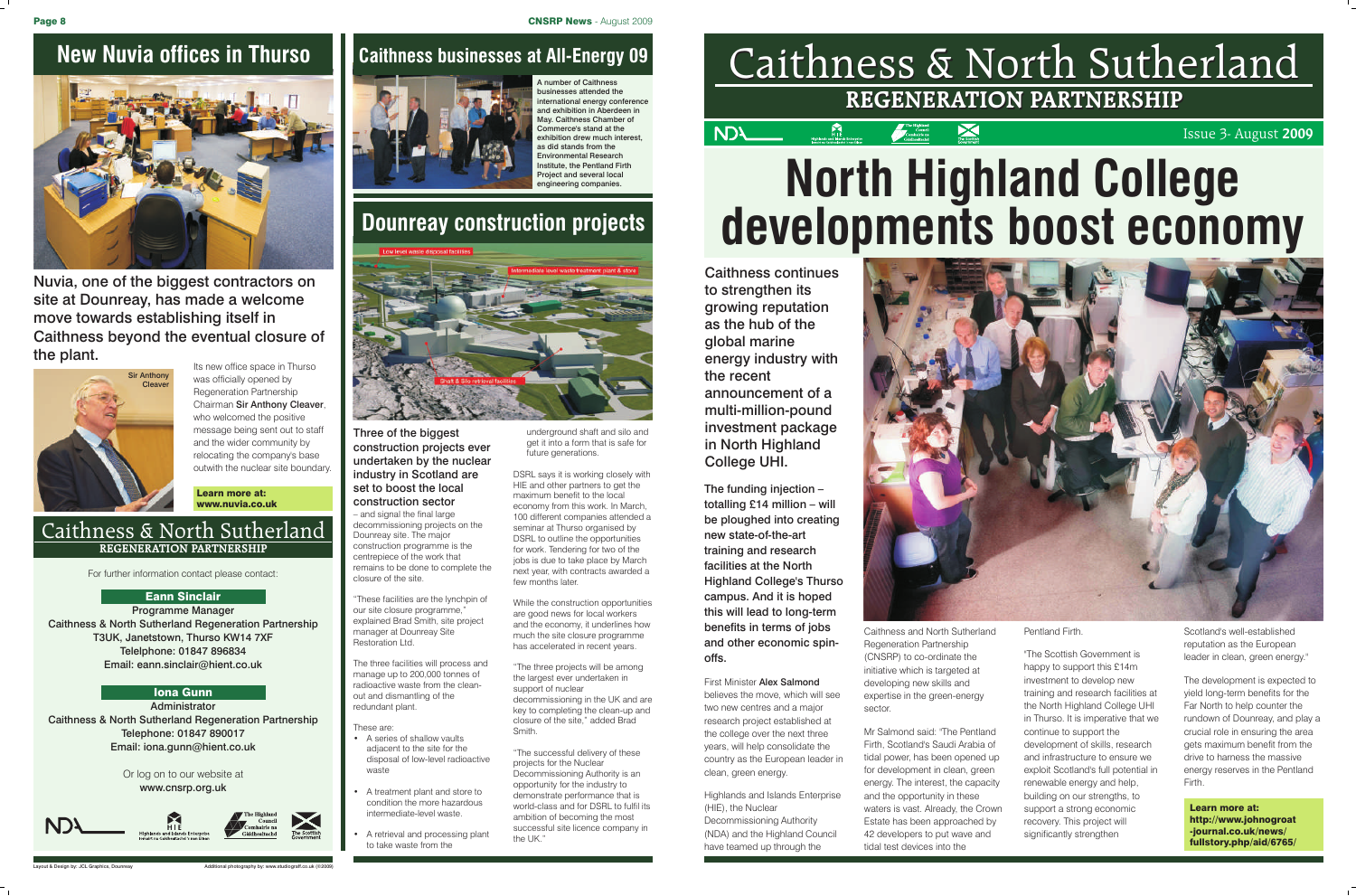#### **T3UK launches training centre**

The well-attended event was given an introduction outlining the current activities at the t3UK campus, including an overview of facilities and capabilities of the site. T3UK is an engineering trials, training and testing campus servicing the nuclear, offshore and marine renewable energy markets.

The Janetstown site includes the main Trials Hall and a large wet/dry test shaft plus extensive classroom, lecture and conference facilities.

T3UK Commercial Manager, Hugh Mackay, outlined the company's four areas of training and professional development -

The main purpose of the launch evening was to bring the local business community up to date with developments at t3UK regarding an increased range of training programmes to better suit client requirements from shop-floor to senior management. Typical examples were given of the engineering trials and testing activities carried out in the main trials hall and the support capability of owneroperator JGC engineering and technical services.

At a recent launch evening Janetstownbased commercial training provider, t3UK, set out their stall with the latest developments in their already broadbased commercial and industrial training catalogue.

> Health and Safety, Industrial Training, Management and Office, and Specialist and Leisure programmes.

Detailed presentations were delivered by Martin Smith of TTS and **Rob Murray** of ITP Solutions. both of whom offer specialised training programmes in their respective fields in partnership with t3UK. Martin explained TTS philosophy towards technical competence and realistic industrial training, whilst Rob outlined the ITP e-portfolio assessment toolkit for management and supervisory qualifications.

> The company comprises eight students from Farr High School, who are mentored by their teacher **David Charnley** and business adviser Paul Lewis from the Ben Loyal Hotel in Tongue. The group set out originally to manufacture Adirondack chairs – originating on the east coast of America around 1903, designed by Harry **Bunnel**. As part of her S4 Craft

The theme throughout was of consultation with industry to identify training needs, flexibility in course content, delivery and assessment and of co-operation with specialist providers to ensure the best possible training outcome.

T3UK are committed to training delivery that is tailored to the client's needs and business model, either in the classroom, by workplace competence assessment, distance, or online learning, or indeed a mixture of all to suit the client and candidate.



#### **Farr Woodcraft**

They were also awarded first place for their business presentation and runners-up prize for their business report.



Young Enterprise Scotland held their Cor Programme Finals event in Glasgow, and for the second year in a row the Award of "Best Company in Scotland went to a Highland-based team.

The team manufacture and sell Adirondack chairs to a design created by their Company Secretary Lorna Stewart. They also ran a night class to teach local adults how to make their own chairs and footstools. Last night the chairs (and the team) were the talk of the evening and we were all delighted and

Farr Woodcraft from Farr High School competed against 16 other teams from around Scotland to take the top prize.

proud when they were

announced as winners. Farr will now travel to London to compete against other regional

winners from around the UK.

Farr Woodcraft was initiated as part of the Young Enterprise Scotland Company Programme – a scheme which has been running in Highland for over 20 years and allows young people to experience real business and work-related learning through setting up and running their own real company for a year. Students are given the opportunity to develop leadership, management, teamwork and communication skills whilst working in their company teams. They develop attitudes for enterprise such as problem solving, decision making, innovation and commitment.

and Design project the Company Secretary, Lorna Stewart, adapted the original extravagant design (requiring large quantities of wood) to one that was easier and lower in cost to produce.

The original chairs offered by the company were made in pine and available with or without preservative coating. From here the team developed a matching footstool, made chairs and footstools from red cedar, and ran a night class for the local community to learn how to make their own chairs. Sales have been strong, with some chairs sold as 'flat pack' and shipped as far as Bristol.

All schools in Highland and Moray who take up the YES scheme are supported by the Highland Area Board of YES, a group of volunteers from business and education, who organise training events, a trade fair at Christmas, and the awards evening at which Farr Woodcraft this year took the top prize. The company will now go on to represent our area in the Scottish final in Glasgow, where they will compete against 16 other teams from around Scotland. This is a great achievement for the company, and for the school who are running a Young Enterprise team for the first time.

### **Melness community wind energy project**

Planning permission and grid capacity were secured for the project in 2008 after many years of dedicated hard work by the local community, as well as substantial financial and technical support from Community Energy Scotland, Highlands and Islands Enterprise, Highland Council, Big Lottery, the Scotland Rural Development Programme and the Scottish Government.

The Melness and Tongue Community Development Trust now aims to commence

The community of Melness and Tongue on the North coast of Sutherland has now reached an advanced stage in the development of a 2.7MW community-owned wind farm.

> construction in 2011, with substantial community benefits to accrue by 2014.

Over the years, Melness and Tongue has suffered from a high out-migration of its young people, particularly because of a lack of local social and economic opportunities. The MCWEP therefore aims to deliver a range of important new local regeneration projects, including a new three-phase electrical infrastructure across the Kyle of Tongue, the redevelopment of Talmine Pier, a new sports and recreational facility, and local energy efficiency measures throughout the community.



The Trust aims to generate

substantial profits from the wind farm for at least 20 years to ensure the delivery of a regeneration programme, as well as to establish a sustainable

community enterprise for the longer term. Overall, the Trust aims to retain and create up to 20 local jobs in the next five years.

## **SGURR Energy**

The office is headed up by Caithness-based energy engineer Richard Hunt and focuses on wind, biomass, wave and tidal energy systems where SgurrEnergy offer full project life cycle services from feasibility studies and site search right through project design, implementation and operations and maintenance advice.

Annemarie Monteforte, Head of Business Development at HIE area office said: "HIE's support in funding the Recruitment Day provided SgurrEnergy with the confidence to create a permanent base in the North of Scotland and in the knowledge that the public sector recognises the importance of attracting new business to Caithness.'

Richard Hunt has more than 16 years experience in the conventional and renewable energy sectors added 'Our recruitment day was a success, we had a steady flow of interested candidates throughout the day. We attracted a mix of skills some entry level and some very experienced engineers. We went on to shortlist and interview eight of these candidates and have since offered three jobs, one full time position and two part time engineering roles. We are confident we will capitalise on the green energy focus in the Highlands and hope to reach a complement of six engineering staff within the next 12 months possibly more depending on contract wins in the region.'

Following a successful Recruitment Day which was part funded by HIE, SgurrEnergy is now gearing up for an expansion drive at their new office in Scrabster Harbour, adding to their global network of offices which currently includes the US (Boston), China (Beijing), Canada (Vancouver),

# India (Pune) France (Paris) and Ireland (Wexford).

He said: "SgurrEnergy expects to see an increasing demand for our expertise to service the rapidly expanding renewable sector in the Highlands and Islands in the coming months. It therefore made perfect sense to expand and create a permanent base in the North of Scotland.

"The new Highlands office has plans for expansion and is currently seeking both mechanical and electrical engineers preferably with experience in the energy sector.

"SgurrEnergy's decision to open its Scrabster office was based on the location benefitting from close proximity to a number of wind, wave and tidal developments and excellent transport links to Orkney,



Inverness and further afield.

"We have already capitalised on our location by winning work in the marine and wind sectors, most notably survey work, resource measurement and site selection for large and established utilities and wave and tidal generators. SgurrEnergy has identified a number of significant renewable energy opportunities in the Scottish Highlands."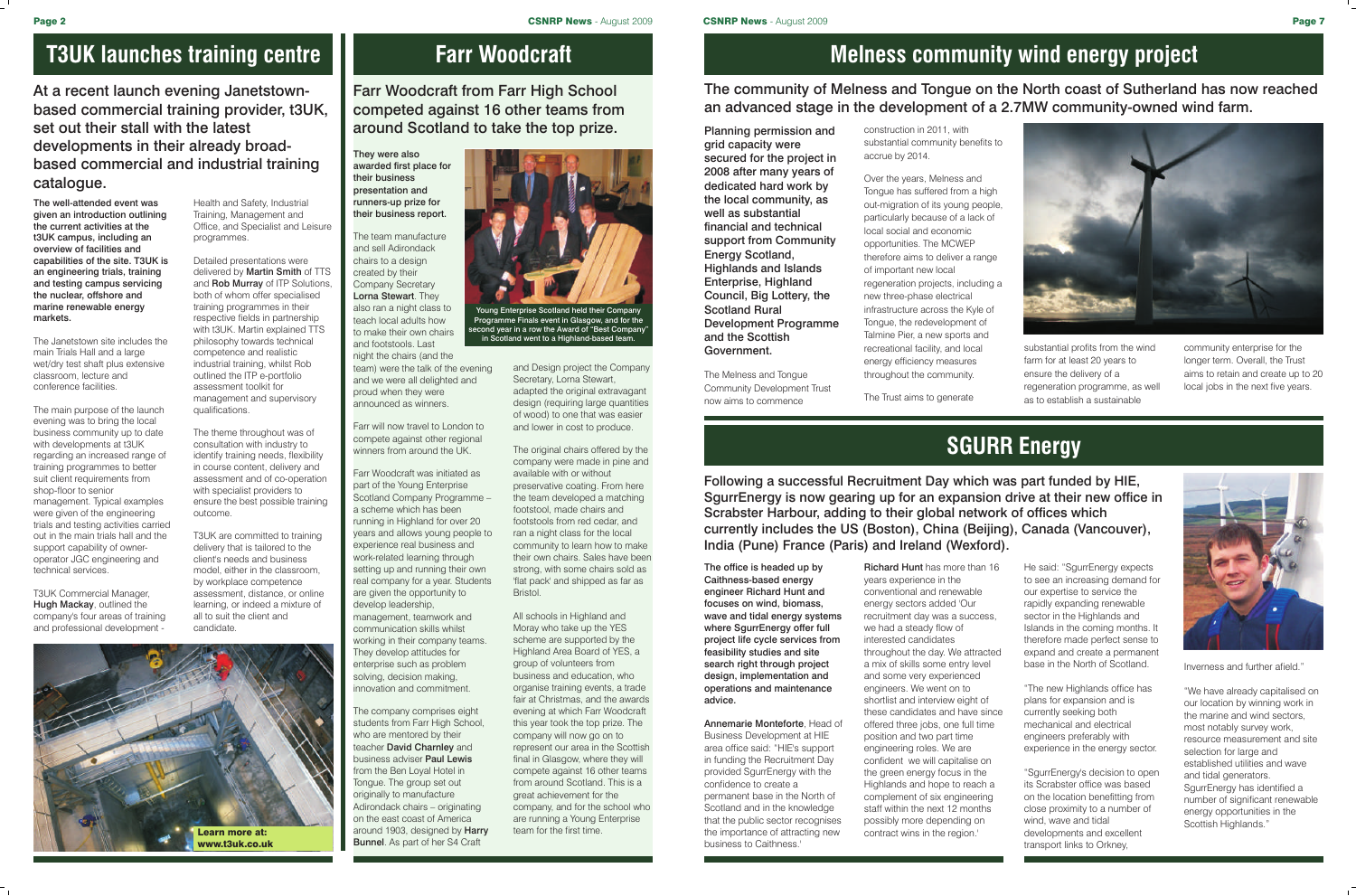#### **Thurso High School wins Scottish Greenpower Race**

Teams from Thurso High School came home with top prize from the Scottish heat of the Institution of Mechanical Engineers' "Greenpower Race" in June.



The 5 Thurso electric cars managed an amazing combined total distance of 317.5 miles, with Team Roadrunner's car managing 76.25 miles to take first place.

HarbourFest Chairman Gordon Doull declared himself delighted with the new marina:

Five of the top eight teams in the race were from Thurso, with the winners going on to compete in the UK final at Goodwood later in 2009.

Learn more at: www.greenpower.co.uk

## **Wick marina opens for business**

"Visiting vessels arriving for Harbourfest were amazed and impressed when they came in and found our new haven. Many skippers commented on the quality and the space to manoeuvre and said "we'll be



Wick Harbour's new marina had a very successful launch with the staging of Wick Harbourfest 09 in late June. Three days of activities in hot summer weather drew large crowds who saw the marina full of local and visiting yachts.

Ian Ross, chairman of Highland Council's planning, environment and development committee, said the project would bring back into use a derelict and vacant lot set out by Telford in the early 19th Century.

back". A few stayed an extra night or two and new ones arriving are now saying, for example "oh yes, we heard about this on Orkney". So it's all good business for us and more so for Wick because of all the crew spend ashore on food, stores, fuel, etc. Already it's looking like a very good investment. "

#### **New homes for Thomas Telford town**

Dumfries-shire born Telford laid out Pulteneytown in the 1800s. It includes what Pulteneytown Townscape Heritage Initiative say was the world's first industrial estate.

> Local councillor **Bill Fernie** said "This is great news for Wick as it will help keep the momentum up of the redevelopment of the Pulteneytown area. I am particularly pleased that it will give a boost to the construction industry locally."

The Highland Council has approved £297,836 of funding towards the £1.5m project to build 11 properties. The Scottish Government is also contributing funds. Highland Housing Alliance is heading up the redevelopment. The local authority's funding is being provided under Historic Scotland's Conservation Area Regeneration Scheme grants programme.

Government support is coming out of its vacant and derelict land fund.

#### The Greenpower challenge is for pupil teams to build and race an electric car.

Derelict buildings in an area of Wick designed by the famous engineer and architect Thomas Telford are to be turned into new homes.

UKAEA's Head of Pensions, Richard Stoneham, said: "PAO is a vibrant, dynamic, growing business in Caithness. We value our existing client base and are therefore delighted that the NDA has recognised the quality of our service and commitment in administering the Combined Nuclear Pension Plan by choosing to extend the existing contract. We look forward to continuing to work with them into the future

> He added: "By restoring an important historical area of Wick we are not only maintaining its distinct identity and making improvements for the people who live, shop and work there but the redevelopment will also provide a welcome boost to the local construction industry and support new tourism opportunities, linked with Wick Harbour."

#### **Thurso-based Pensions Administration Office contract extended**

This was done following a recommendation from the scheme Trustee. The NDA's Chief Financial Officer, William Roberts, made the announcement following a CNPP meeting in Thurso in June.

The UKAEA PAO was initially awarded the contract to manage the CNPP - an industry wide scheme - following a competitive bidding process in 2006. The CNPP was developed to ensure that existing nuclear sector employees were not adversely affected by the NDA's competition process and their subsequent transfer to a Parent Body Organisation (PBO) pension scheme.

Since being awarded the CNPP contract the office, based in Brownhill Road in Thurso, has successfully completed the transfer of over 11,000 employees to the scheme.

The NDA has awarded the UKAEA Pensions Administration Office (PAO) an extension on its contract to manage the Combined Nuclear Pension Plan (CNPP).

Annemarie Monteforte, Head of Business Development at HIE said "It is great to see NDA's funding support match the funding already awarded by HIE in September 2008. This funding package will enable the Chamber to drive forward their aspirations and plans for the next three years and beyond. To date, the Chamber has successfully attracted over 70 members; held 8 events and developed a user friendly web site with up to date news/events and forums."

Randall Bargelt, the NDA's Regional Director, said: "Although the safe decommissioning of Dounreay is our main priority, we are very aware of the impact this will have on the local community. We are working hard to minimise this impact through the identification and support of projects which we believe will have a long-lasting impact. The Chamber of Commerce is an excellent example of this, and we look forward to partnering with all interested groups to take forward the Caithness and North Sutherland Partnership initiatives.

The NDA's Chief Financial Officer, William Roberts, said: "The NDA is committed to supporting the Caithness and North Sutherland area to develop a diverse economy – particularly as the Dounreay closure date drawers nearer.

"The extension of this contract for a further two years will enable the PAO to continue to grow – and as it does so this will bring more jobs and opportunities to the area."

#### **Engineering skills group**

The group has heard how HIE and The Highland Council are working together on ambitious plans to help local schools enhance teaching and learning in science, technology, engineering and maths (STEM) subjects.

Eann Sinclair, the Partnership's Programme Manager, said "If we are to fully capitalise on some of the opportunities in emerging fields such as renewable energy then we need to plan for the needs of future workplaces. Working through the Curriculum for Excellence we hope that the

The Caithness and North Sutherland Regeneration Partnership has brought together a group of engineering skills representatives to discuss the future provision of education and learning opportunities in the area.

> plans from HIE and the Highland Council will allow pupils increased opportunities to learn, with greater access to industry representatives through the local network of STEM ambassadors."



Learn more at: www.cnsrp.org.uk /downloads

The NDA has awarded the Caithness Chamber of Commerce £120,000 to boost business development in Caithness and North Sutherland.

The funding, which will be administered over three years, will be used to support the Chamber of Commerce's work in raising the profile of businesses in Caithness.

The Chamber of Commerce was recently awarded £150,000 funding from Highlands and Islands Enterprise (HIE) to appoint a Chief Executive with the aim of supporting the business sector to focus on reducing the community's dependence on Dounreay.

With site closure scheduled for 2025 and jobs decreasing as this date draws closer, it is vital that the community in Caithness continue to work towards a sustainable future.

The NDA, a member of the Caithness and North Sutherland Regeneration Partnership, is fully committed to supporting this transition and has already committed to spend over £10 million on various projects throughout the community, including the North Highland Regeneration Fund, Caithness Horizons, Wick Harbour and the National Nuclear Archive.

This latest award to the Chamber of Commerce will fund one fulltime post to support the Chamber's Chief Executive. The post will be responsible for promoting and operating a marketing programme for local business and working with the Chief Executive on a range of programmes and events to support the business community.

Caithness Chamber of Commerce Chief Executive, Trudy Morris, said: "This award is great news for Caithness. A vibrant Chamber will have a significant positive impact on businesses throughout Caithness. It will not only help to safeguard existing jobs and help create new jobs for Dounreay workers, but will also be key in attracting new businesses to the area." Learn more at:



www.caithnesschamber.com

The NDA has officially handed over a cheque for £40,000 to the Chamber of Commerce and the additional £80,000 will be disbursed over the following two years.